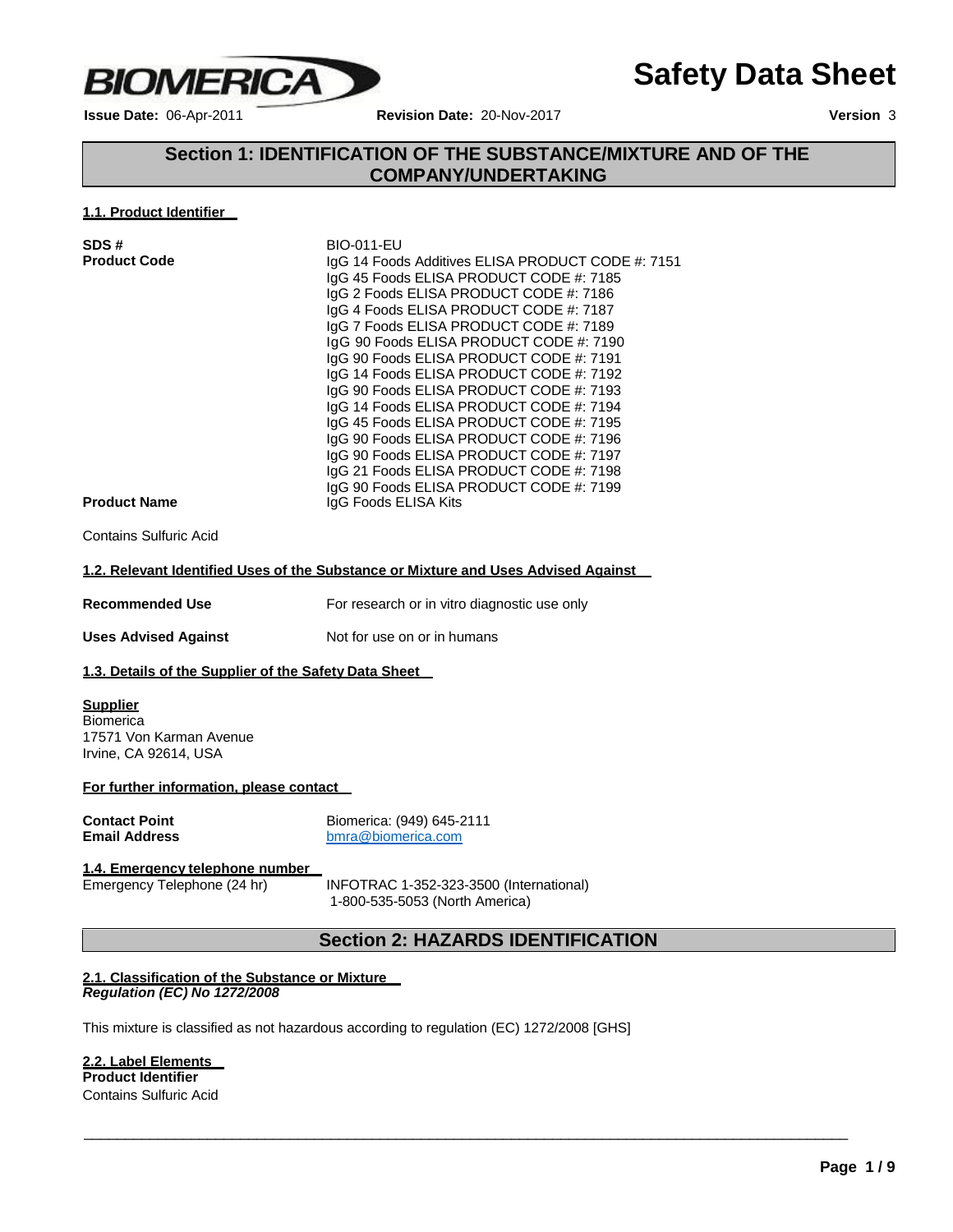This mixture is classified as not hazardous according to regulation (EC) 1272/2008 [GHS]

### **Signal Word**

None

EUH210 - Safety data sheet available on request

### **2.3. Other Hazards**

Calibrators are formulated with a buffer base, animal or human serum. The kit components that are made with human serum are tested by a United States Food and Drug Administration (USFDA) licensed method and found to be non-reactive for HIV-1, HIV-2, Hepatitis B surface antigen, and HCV. Because no test method can offer absolute assurance that these agents are absent, reagents should be handled at the Biosafety Level 2, as recommended for any potentially infectious human blood product, in the United States Center for Disease Control (USCDC) and National Institute of Health (USNIH) manual "Biosafety in Microbiological Laboratories", 1988. All bovine serum products used are derived from animals of US origin, processed in USDA licensed facilities Wash Buffer, Serum Diluent and Calibrators in kits are formulated with Sodium Azide as a preservative. Concentrated Sodium Azide may react with copper and lead plumbing to form explosive metal azides. It may also react with acids to form explosive hydrazoic acid. If drain disposed, flush with large amounts ofwater to prevent azide build-up. Avoid contact with Stop Solution containing 1N H2SO4 (Sulfuric Acid), an irritant to the skin and mucous membranes. Substrate Solution A contains Dimethyl Sulfoxide. In case of contact with any of these reagents, wash thoroughly with water

 $\overline{\phantom{a}}$  , and the contribution of the contribution of the contribution of the contribution of the contribution of the contribution of the contribution of the contribution of the contribution of the contribution of the

### **Section 3: COMPOSITION/INFORMATION ON INGREDIENTS**

### **3.2. MIXTURES**

| <b>Chemical Name</b> | EC No   | <b>CAS No</b> | Weight-% | <b>Classification</b><br>according to<br><b>Regulation (EC) No.</b><br>1272/2008 [CLP] | <b>REACH</b><br><b>Registration</b><br><b>Number</b> |
|----------------------|---------|---------------|----------|----------------------------------------------------------------------------------------|------------------------------------------------------|
| Dimethyl sulfoxide   | Present | 67-68-5       | 40-50    | Not determined                                                                         | Not determined                                       |
| Sulfuric Acid        | Present | 7664-93-9     | <5       | Skin Corr. 1A (H314)                                                                   | Not determined                                       |
| Sodium azide         | Present | 26628-22-8    | < 0.1    | (EUH032)<br>Acute Tox. 2 (H300)<br>Aquatic Acute 1 (H400)<br>Aquatic Chronic 1 (H410)  | Not determined                                       |

### **Full text of H- and EUH-phrases: see section 16**

### **Additional Information**

Substances without a classification are included, because they have established occupational exposure limits This product contains one or more candidate substance(s) of very high concern (Regulation (EC) No. 1907/2006 (REACH), Article 59)

| $\mathop{\mathrm{Chemic}}\nolimits$<br>---<br>פוח<br>ame | <b>CAS No</b>                 | <b>SVHC</b><br>candidates<br>. |  |
|----------------------------------------------------------|-------------------------------|--------------------------------|--|
| ether<br>mono(octylphenyl)<br>, ulvoxveth<br>hvlene      | $\sim$<br>9002-9<br>۰.<br>ົບປ |                                |  |

# **Section 4: FIRST AID MEASURES**

### **4.1. Description of First Aid Measures**

| <b>Eye Contact</b>  | Rinse immediately with plenty of water, also under the eyelids, for at least 15 minutes. Get<br>immediate medical advice/attention. |
|---------------------|-------------------------------------------------------------------------------------------------------------------------------------|
| <b>Skin Contact</b> | Take off contaminated clothing. Wash with soap and water.                                                                           |
| <b>Inhalation</b>   | Remove to fresh air. If person is having difficulty breathing, give oxygen and call a<br>physician immediately.                     |
| Ingestion           | Flush mouth with copious amounts of water, provided that the person is conscious, and<br>seek medical attention.                    |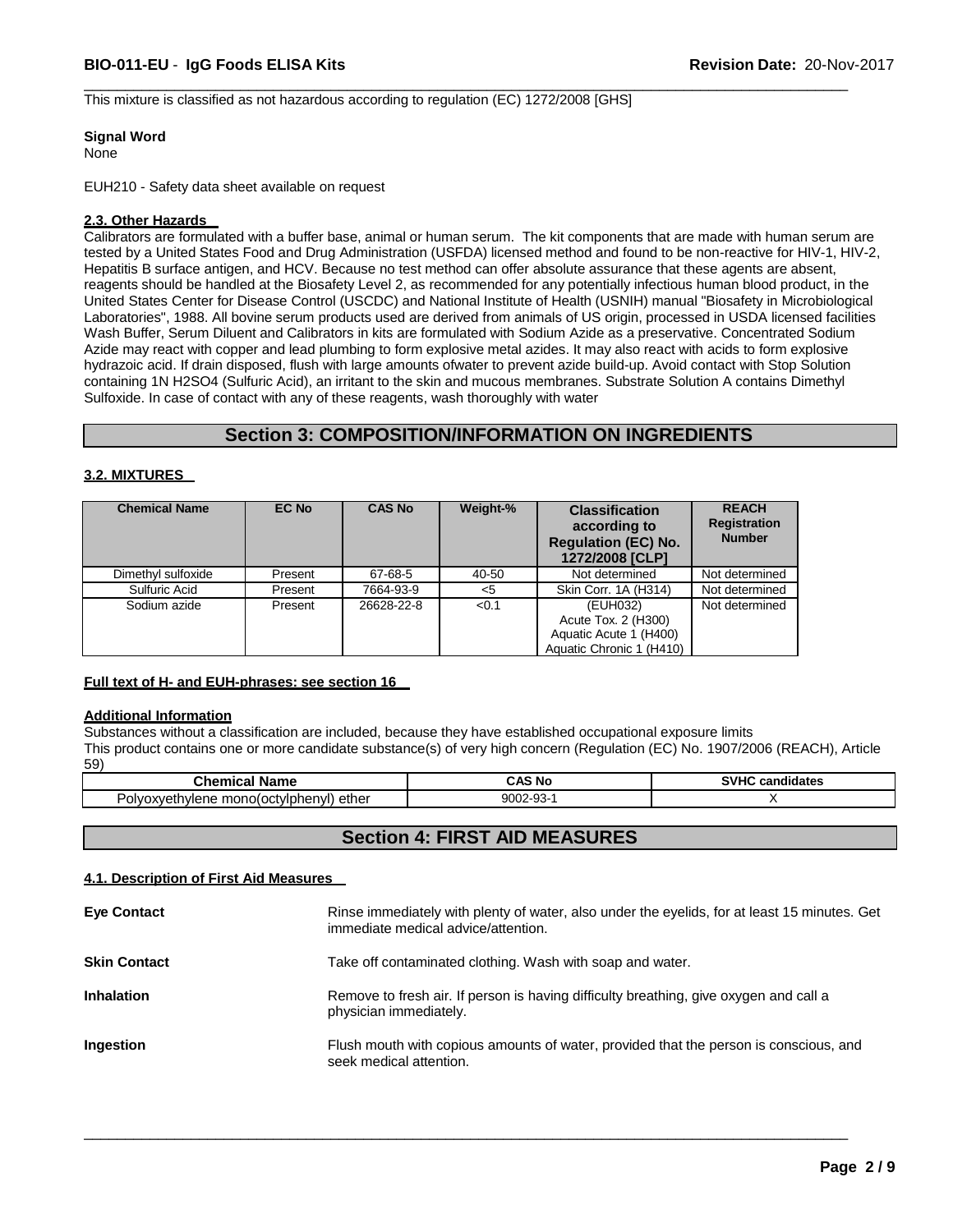### **4.2. Most Important Symptoms and Effects, Both Acute and Delayed**

**Symptoms** Causes skin irritation.

### **4.3. Indication of any Immediate Medical Attention and Special Treatment Needed**

**Notes to Physician** Treat symptomatically.

# **Section 5: FIREFIGHTING MEASURES**

 $\overline{\phantom{a}}$  , and the contribution of the contribution of the contribution of the contribution of the contribution of the contribution of the contribution of the contribution of the contribution of the contribution of the

### **5.1. Extinguishing Media**

### **Suitable Extinguishing Media**

Chemical or water fire extinguisher.

### **Unsuitable Extinguishing Media**

None known.

### **5.2. Special Hazards Arising from the Substance or Mixture**

Calibrators, Serum Diluent and Wash Buffer in kits are formulated with Sodium Azide as a preservative. Sodium Azide may react with copper and lead plumbing to form explosive metal azides that are sensitive to mechanical shock, concussion, friction and sparks. May react with acids to form explosive hydrazoic acid. Dimethyl Sulfoxide in Substrate Solution A is combustible.

**Hazardous Combustion Products** None known.

### **5.3. Advice for Firefighters**

Wear self-contained breathing apparatus and protective suit. Use personal protective equipment as required.

# **Section 6: ACCIDENTAL RELEASE MEASURES**

### **6.1. Personal Precautions, Protective Equipment and Emergency Procedures**

#### **Personal Precautions**

Wear gloves, impermeable shoe covers, and laboratory coat. Take care not to contaminate body. Ensure adequate ventilation.

#### **For Emergency Responders**

Use personal protection recommended in Section 8.

### **6.2. Environmental Precautions**

Contain the spill to the smallest area possible. See Section 12 for additional Ecological Information.

### **6.3. Methods and Material for Containment and Cleaning Up**

| <b>Methods for Containment</b> | Prevent further leakage or spillage if safe to do so.                                                                                                                                                                                                                                    |
|--------------------------------|------------------------------------------------------------------------------------------------------------------------------------------------------------------------------------------------------------------------------------------------------------------------------------------|
| <b>Methods for Clean-Up</b>    | Neutralize a Stop Solution spill with dilute base, then absorb the material with disposable<br>towels. Soak a calibrator or control spill area with a 10% bleach solution and wipe up with<br>disposable towels. Dispose of all contaminated trash in accordance with local regulations. |

\_\_\_\_\_\_\_\_\_\_\_\_\_\_\_\_\_\_\_\_\_\_\_\_\_\_\_\_\_\_\_\_\_\_\_\_\_\_\_\_\_\_\_\_\_\_\_\_\_\_\_\_\_\_\_\_\_\_\_\_\_\_\_\_\_\_\_\_\_\_\_\_\_\_\_\_\_\_\_\_\_\_\_\_\_\_\_\_\_\_\_\_\_

### **6.4. Reference to Other Sections**

See Section 13: DISPOSAL CONSIDERATIONS.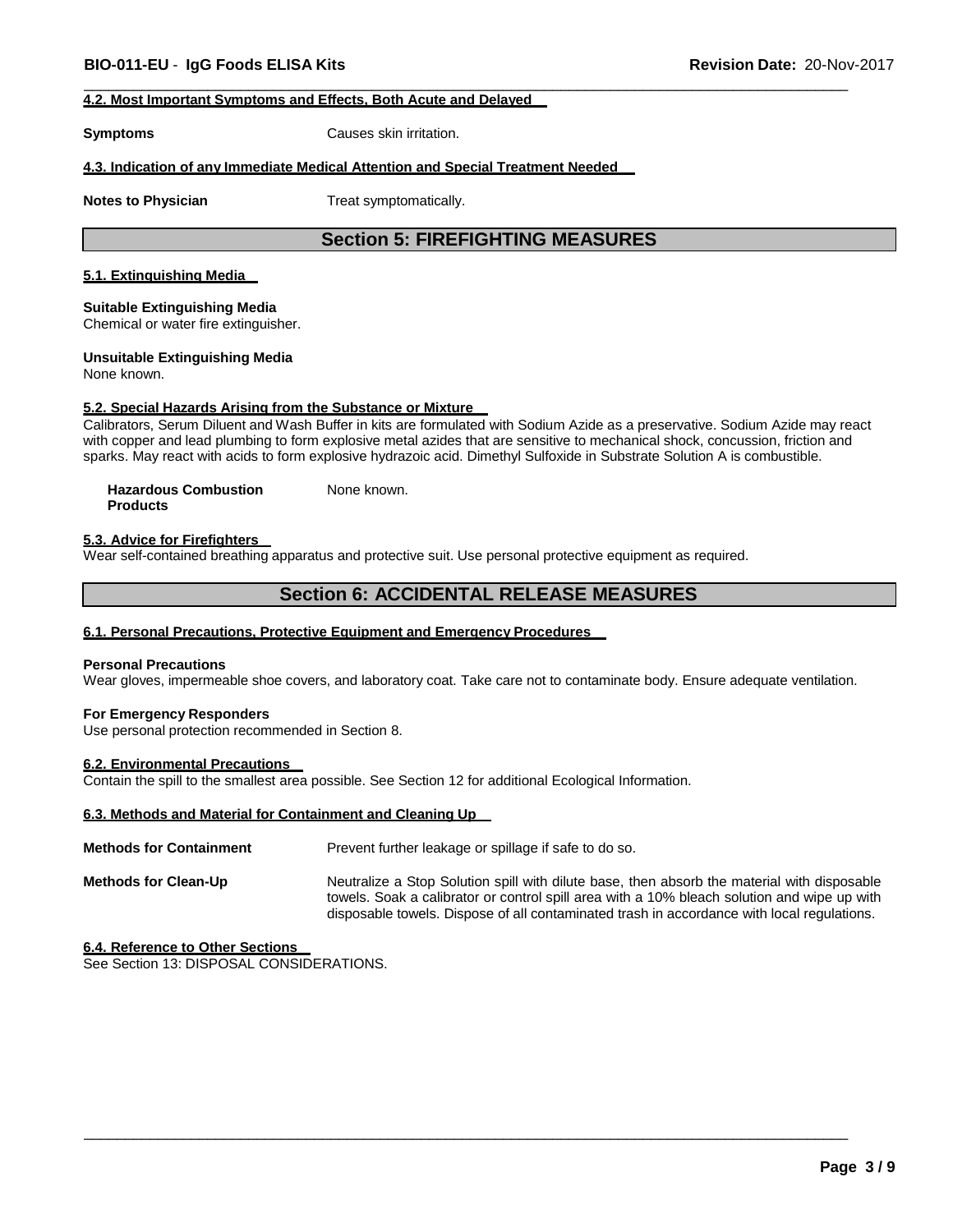# **Section 7: HANDLING AND STORAGE**

 $\overline{\phantom{a}}$  , and the contribution of the contribution of the contribution of the contribution of the contribution of the contribution of the contribution of the contribution of the contribution of the contribution of the

### **7.1. Precautions for Safe Handling**

#### **Advice on Safe Handling**

Use personal protection recommended in Section 8. Take care not to splash, spill, or splatter standards, stop solution, or controls. Avoid contact with skin and eyes.

### **General Hygiene Considerations**

Handle in accordance with good industrial hygiene and safety practice.

### **7.2. Conditions for Safe Storage, Including any Incompatibilities**

### **Storage Conditions**

Store kit reagents in 2-8°C in refrigerators designated and labeled to contain human blood products.

### **7.3. Specific End Use(s)**

### **Specific Use(s)**

For research or in vitro diagnostic use only.

### **Risk Management Methods (RMM)**

The information required is contained in this Safety Data Sheet.

### **Section 8: EXPOSURE CONTROLS/PERSONAL PROTECTION**

### **8.1. Control Parameters**

### **Exposure Limits** .

| <b>Chemical Name</b>          | <b>European Union</b>                                                  | <b>United Kingdom</b>                                                                                             | <b>France</b>                                                          | <b>Spain</b>                                                           | Germany                                                                |
|-------------------------------|------------------------------------------------------------------------|-------------------------------------------------------------------------------------------------------------------|------------------------------------------------------------------------|------------------------------------------------------------------------|------------------------------------------------------------------------|
| Dimethyl sulfoxide<br>67-68-5 |                                                                        |                                                                                                                   |                                                                        |                                                                        | TWA: 50 ppm<br>TWA: $160 \text{ mg/m}^3$<br>$H^*$                      |
| Sulfuric Acid<br>7664-93-9    | $\blacksquare$                                                         | STEL: $0.15 \text{ mg/m}^3$<br>TWA: $0.05$ mg/m <sup>3</sup>                                                      | TWA: $0.05$ mg/m <sup>3</sup><br>STEL: $3 \text{ mg/m}^3$              | TWA: $0.05$ mg/m <sup>3</sup>                                          | TWA: $0.1 \text{ mg/m}^3$                                              |
| Sodium azide<br>26628-22-8    | $S^*$<br>TWA 0.1 mg/m <sup>3</sup><br>STEL 0.3 mg/m <sup>3</sup>       | STEL: $0.3 \text{ mg/m}^3$<br>TWA: $0.1 \text{ mg/m}^3$<br>Skin                                                   | TWA: $0.1 \text{ mg/m}^3$<br>STEL: $0.3 \text{ mq/m}^3$                | $S^*$<br>STEL: $0.3 \text{ mg/m}^3$<br>TWA: $0.1 \text{ mg/m}^3$       | TWA: $0.2 \text{ mg/m}^3$                                              |
| <b>Chemical Name</b>          | Italy                                                                  | Portugal                                                                                                          | <b>Netherlands</b>                                                     | <b>Finland</b>                                                         | <b>Denmark</b>                                                         |
| Dimethyl sulfoxide<br>67-68-5 |                                                                        |                                                                                                                   |                                                                        | TWA: 50 ppm<br>Skin                                                    | TWA: 50 ppm<br>TWA: 160 mg/m $3$                                       |
| Sulfuric Acid<br>7664-93-9    | TWA: $0.05$ mg/m <sup>3</sup>                                          | TWA: $0.05$ mg/m <sup>3</sup>                                                                                     | TWA: $0.05$ mg/m <sup>3</sup>                                          | TWA: $0.05$ mg/m <sup>3</sup><br>STEL: $0.1 \text{ mg/m}^3$            | TWA: 0.05 mg/m $3$                                                     |
| Sodium azide<br>26628-22-8    | TWA: $0.1 \text{ mg/m}^3$<br>STEL: $0.3 \text{ ma/m}^3$<br><b>Skin</b> | STEL: $0.3 \text{ mg/m}^3$<br>Ceiling: $0.29$ mg/m <sup>3</sup><br>Ceiling: 0.11 ppm<br>TWA: $0.1 \text{ mg/m}^3$ | <b>Skin</b><br>STEL: $0.3 \text{ mq/m}^3$<br>TWA: $0.1 \text{ mg/m}^3$ | TWA: $0.1 \text{ mg/m}^3$<br>STEL: $0.3 \text{ mq/m}^3$<br><b>Skin</b> | TWA: $0.1 \text{ mg/m}^3$<br>Skin                                      |
| <b>Chemical Name</b>          | <b>Austria</b>                                                         | Switzerland                                                                                                       | Poland                                                                 | <b>Norway</b>                                                          | Ireland                                                                |
| Dimethyl sulfoxide<br>67-68-5 | <b>Skin</b><br>TWA: 50 ppm<br>TWA: $160 \text{ mg/m}^3$                | Skin<br>STEL: 100 ppm<br>STEL: $320 \text{ mg/m}^3$<br>TWA: 50 ppm<br>TWA: $160 \text{ mg/m}^3$                   |                                                                        |                                                                        |                                                                        |
| Sulfuric Acid<br>7664-93-9    | STEL 0.2 mg/m $3$<br>TWA: $0.1 \text{ mg/m}^3$                         | STEL: $0.1 \text{ mq/m}^3$<br>TWA: $0.1 \text{ mg/m}^3$                                                           | TWA: $0.05$ mg/m <sup>3</sup>                                          | TWA: $0.1 \text{ mg/m}^3$<br>STEL: $0.3 \text{ ma/m}^3$                | TWA: 0.05 ppm<br>STEL: 0.15 ppm                                        |
| Sodium azide<br>26628-22-8    | <b>Skin</b><br>STEL 0.3 mg/ $m3$<br>TWA: $0.1 \text{ mg/m}^3$          | STEL: $0.\overline{4}$ mg/m <sup>3</sup><br>TWA: $0.2 \text{ mg/m}^3$                                             | STEL: $0.3 \text{ mq/m}^3$<br>TWA: $0.1$ mg/m <sup>3</sup>             | TWA: $0.1 \text{ mg/m}^3$<br>STEL: $0.3 \text{ mq/m}^3$                | TWA: $0.1 \text{ mg/m}^3$<br>STEL: $0.3 \text{ mg/m}^3$<br><b>Skin</b> |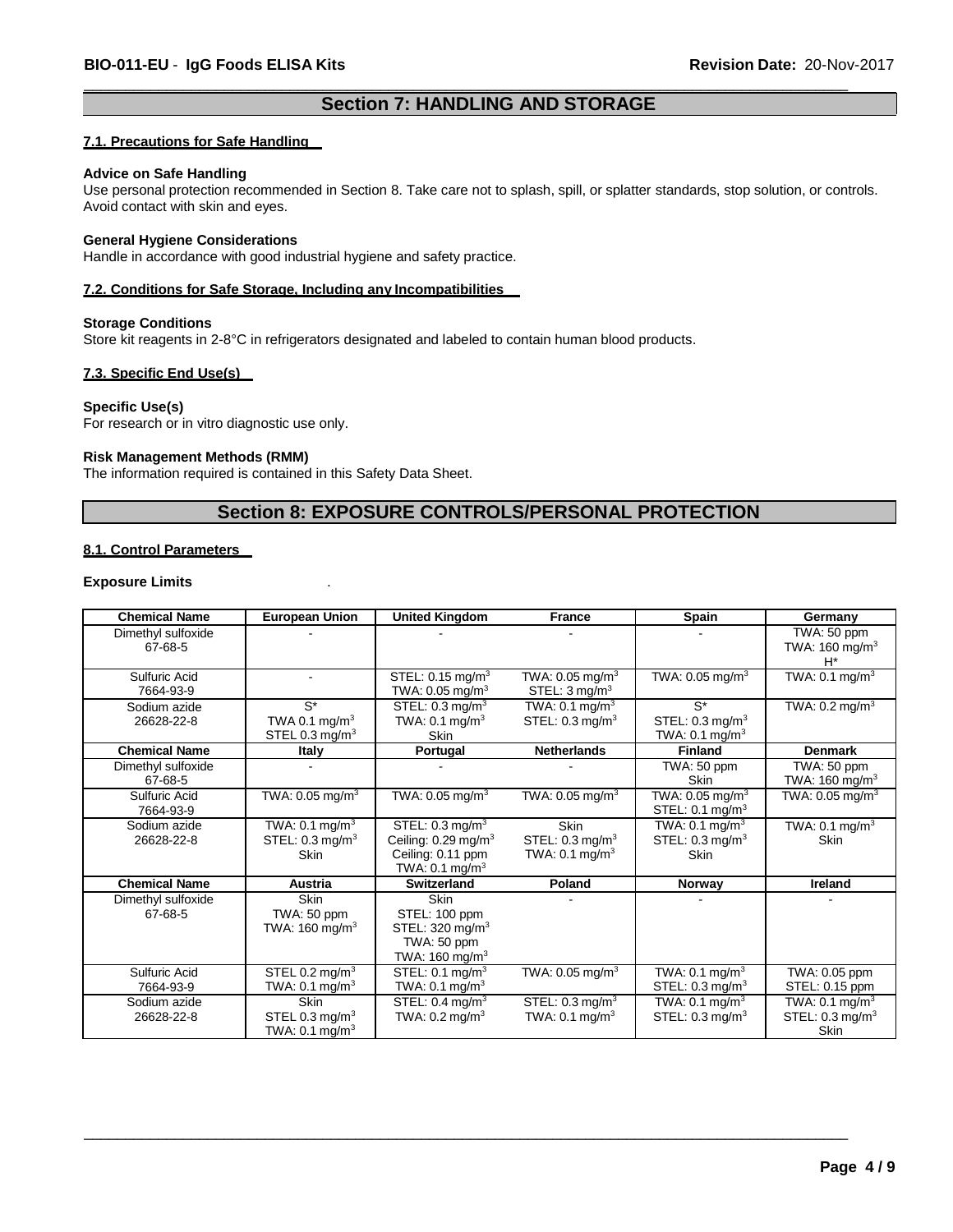| 8.2. Exposure Controls               |                                                                                         |
|--------------------------------------|-----------------------------------------------------------------------------------------|
| <b>Engineering Controls</b>          | Apply technical reasures to comply with the occupational exposure limits.               |
| <b>Personal Protective Equipment</b> | Wear approved safety goggles where a splash hazard exists.                              |
| <b>Eye/Face Protection</b>           | Wear non-permeable rubber, neoprene, latex, or nitrile disposable gloves. Change gloves |
| <b>Hand Protection</b>               | when they become contaminated.                                                          |
| <b>Skin and Body Protection</b>      | Wear laboratory coat.                                                                   |
| <b>Respiratory Protection</b>        | In case of fire, wear self-contained breathing apparatus.                               |

 $\overline{\phantom{a}}$  , and the contribution of the contribution of the contribution of the contribution of the contribution of the contribution of the contribution of the contribution of the contribution of the contribution of the

# **Section 9: PHYSICAL AND CHEMICAL PROPERTIES**

# **9.1. Information on Basic Physical and Chemical Properties**

| <b>Physical state</b>               | Liquid                                                                         |                         |                |
|-------------------------------------|--------------------------------------------------------------------------------|-------------------------|----------------|
| Appearance                          | Clear (Green for Calibrators and<br>Serum Diluent) liquid<br>Red for Conjugate | Odour                   | None           |
| Colour                              | Clear (Green for Calibrators and<br>Serum Diluent)<br><b>Red for Conjugate</b> | <b>Odour Threshold</b>  | Not determined |
| <b>Property</b>                     | Values                                                                         | <b>Remarks • Method</b> |                |
| рH                                  | $5.5 - 7.4$                                                                    | Stop Solution pH <2     |                |
| <b>Melting Point/Freezing Point</b> | Not applicable                                                                 |                         |                |
| <b>Boiling Point/Boiling Range</b>  | Not applicable                                                                 |                         |                |
| <b>Flash Point</b>                  | Not applicable                                                                 |                         |                |
| <b>Evaporation Rate</b>             | Not determined                                                                 |                         |                |
| <b>Flammability (Solid, Gas)</b>    | Not flammable                                                                  |                         |                |
| <b>Flammability Limits in Air</b>   |                                                                                |                         |                |
| <b>Upper Flammability Limits</b>    | Not applicable                                                                 |                         |                |
| <b>Lower Flammability Limit</b>     | Not applicable                                                                 |                         |                |
| <b>Vapour Pressure</b>              | Not determined                                                                 |                         |                |
| <b>Vapour Density</b>               | Not determined                                                                 |                         |                |
| <b>Relative Density</b>             | Not determined                                                                 |                         |                |
| <b>Water Solubility</b>             | Completely soluble                                                             |                         |                |
| Solubility(ies)                     | Not determined                                                                 |                         |                |
| <b>Partition Coefficient</b>        | Not determined                                                                 |                         |                |
| <b>Auto-ignition Temperature</b>    | Will not occur                                                                 |                         |                |
| <b>Decomposition Temperature</b>    | Not determined                                                                 |                         |                |
| <b>Kinematic Viscosity</b>          | Not determined                                                                 |                         |                |
| <b>Dynamic Viscosity</b>            | Not determined                                                                 |                         |                |
| <b>Explosive Properties</b>         | Not determined                                                                 |                         |                |
| <b>Oxidising Properties</b>         | Not determined                                                                 |                         |                |

# **Section 10: STABILITY AND REACTIVITY**

\_\_\_\_\_\_\_\_\_\_\_\_\_\_\_\_\_\_\_\_\_\_\_\_\_\_\_\_\_\_\_\_\_\_\_\_\_\_\_\_\_\_\_\_\_\_\_\_\_\_\_\_\_\_\_\_\_\_\_\_\_\_\_\_\_\_\_\_\_\_\_\_\_\_\_\_\_\_\_\_\_\_\_\_\_\_\_\_\_\_\_\_\_

#### **10.1. Reactivity**

Not reactive under normal conditions.

### **10.2. Chemical stability**

Stable under normal conditions.

### **10.3. Possibility of Hazardous Reactions**

### **Possibility of Hazardous Reactions**

None under normal processing.

### **10.4. Conditions to Avoid**

None known.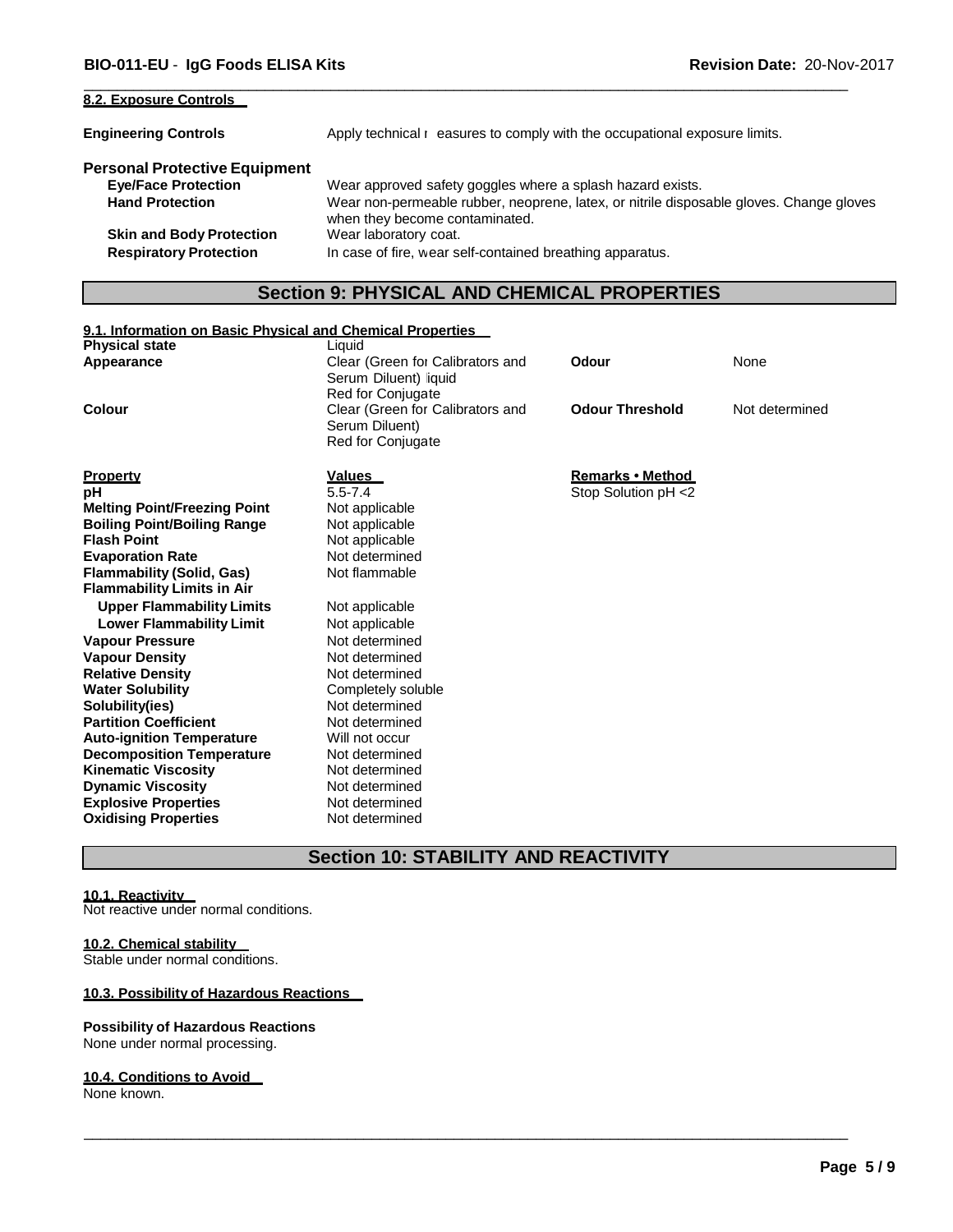### **BIO-011-EU** - **IgG Foods ELISA Kits Revision Date:** 20-Nov-2017

#### 10.5.**Incompatible Materials** Lead. Copper.

10.6.**Hazardous Decomposition Products**

None known.

# **Section 11: TOXICOLOGICAL INFORMATION**

 $\overline{\phantom{a}}$  , and the contribution of the contribution of the contribution of the contribution of the contribution of the contribution of the contribution of the contribution of the contribution of the contribution of the

### **11.1. Information on Toxicological Effects**

**Acute Toxicity**

### **Product Information**

| Potential biohazard. |                                   |
|----------------------|-----------------------------------|
| <b>Inhalation</b>    | Avoid breathing vapours or mists. |
| <b>Eye Contact</b>   | Avoid contact with eyes.          |
| <b>Skin Contact</b>  | Causes skin irritation.           |
| Ingestion            | Do not taste or swallow.          |
|                      |                                   |

**The following values are calculated based on chapter 3.1 of the GHS document**

**ATEmix (oral)** 39,233.00 mg/kg **ATEmix (dermal)** 88,889.00 mg/kg **ATEmix (inhalation-dust/mist)** 4.68 mg/L

### **Unknown Acute Toxicity**

48 % of the mixture consists of ingredient(s) of unknown toxicity. 45 % of the mixture consists of ingredient(s) of unknown acute oral toxicity. 3 % of the mixture consists of ingredient(s) of unknown acute dermal toxicity. 48 % of the mixture consists of ingredient(s) of unknown acute inhalation toxicity (gas). 48 % of the mixture consists of ingredient(s) of unknown acute inhalation toxicity (vapour). 45 % of the mixture consists of ingredient(s) of unknown acute inhalation toxicity (dust/mist).

### **Component Information**

| <b>Chemical Name</b>              | Oral LD50                           | Dermal LD50                     | <b>Inhalation LC50</b>              |
|-----------------------------------|-------------------------------------|---------------------------------|-------------------------------------|
| Dimethyl sulfoxide                | $= 28300$ mg/kg (Rat) = 14500 mg/kg | $= 40$ g/kg (Rat)               | > 5.33 mg/L (Rat) 4 h               |
|                                   | (Rat)                               |                                 |                                     |
| Sulfuric Acid                     | $= 2140$ mg/kg (Rat)                |                                 | $= 510$ mg/m <sup>3</sup> (Rat) 2 h |
| Polyoxyethylene mono(octylphenyl) | $= 1800$ mg/kg (Rat)                |                                 |                                     |
| ether                             |                                     |                                 |                                     |
| Sodium azide                      | $= 27$ mg/kg (Rat)                  | $= 50$ mg/kg (Rat) $= 20$ mg/kg |                                     |
|                                   |                                     | (Rabbit)                        |                                     |

| <b>Skin corrosion/irritation</b>  | Causes skin irritation. |
|-----------------------------------|-------------------------|
| Serious eye damage/eye irritation | Not classified.         |
| <b>Sensitisation</b>              | Not classified.         |
| Germ cell mutagenicity            | Not classified.         |
| Carcinogenicity                   | Not classified.         |
| <b>Reproductive toxicity</b>      | Not classified.         |
| <b>STOT - single exposure</b>     | Not classified.         |
| <b>STOT - repeated exposure</b>   | Not classified.         |
|                                   |                         |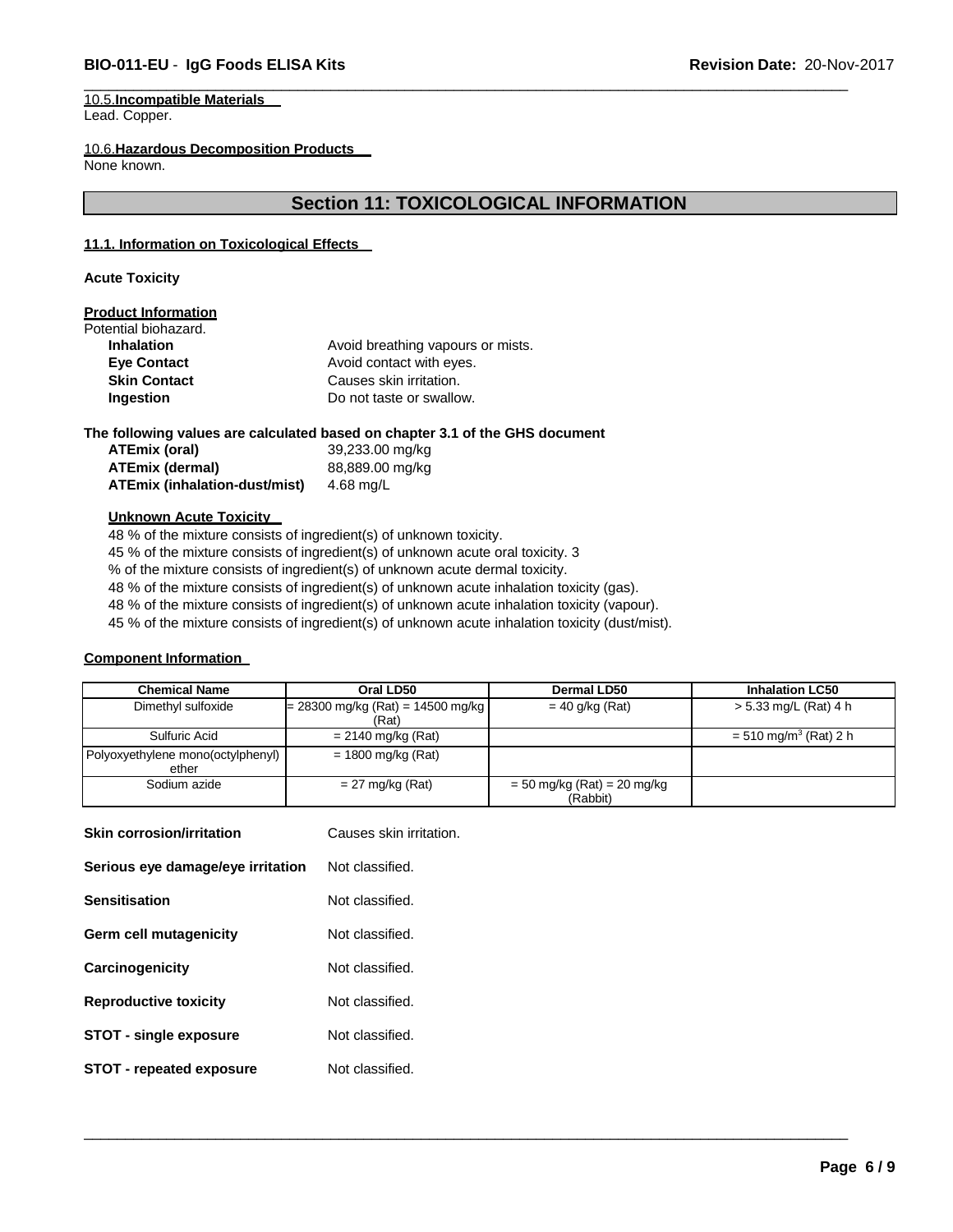**Aspiration hazard** Not classified.

# **Section 12: ECOLOGICAL INFORMATION**

 $\overline{\phantom{a}}$  , and the contribution of the contribution of the contribution of the contribution of the contribution of the contribution of the contribution of the contribution of the contribution of the contribution of the

### 12.1.**Toxicity**

An environmental hazard cannot be excluded in the event of unprofessional handling or disposal.

| <b>Chemical Name</b> | Algae/aquatic plants            | Fish                               | <b>Crustacea</b>                 |
|----------------------|---------------------------------|------------------------------------|----------------------------------|
| Dimethyl sulfoxide   | 12350 - 25500: 96 h Skeletonema | 40: 96 h Lepomis macrochirus q/L   | 7000: 24 h Daphnia species mg/L  |
|                      | costatum mg/L EC50              | LC50 static 34000: 96 h Pimephales | EC50                             |
|                      |                                 | promelas mg/L LC50 41.7: 96 h      |                                  |
|                      |                                 | Cyprinus carpio g/L LC50 33 - 37:  |                                  |
|                      |                                 | 96 h Oncorhynchus mykiss q/L       |                                  |
|                      |                                 | LC50 static                        |                                  |
| Sulfuric Acid        |                                 | 500: 96 h Brachydanio rerio mg/L   | 29: 24 h Daphnia magna mg/L EC50 |
|                      |                                 | LC50 static                        |                                  |
| Sodium azide         |                                 | 0.7: 96 h Lepomis macrochirus mg/L |                                  |
|                      |                                 | LC50 5.46: 96 h Pimephales         |                                  |
|                      |                                 | promelas mg/L LC50 flow-through    |                                  |
|                      |                                 | 0.8: 96 h Oncorhynchus mykiss      |                                  |
|                      |                                 | ma/L LC50                          |                                  |

### 12.2.**Persistence and Degradability**

Not determined.

### 12.3.**Bioaccumulative Potential**

| Chemical Name | ---<br><b>Coefficient</b><br>Partıtıon |
|---------------|----------------------------------------|
| I sultoxide   | $\sim$                                 |
| Dimethy!      | ں.∟                                    |

### 12.4.**Mobility in Soil**

### **Mobility**

Not determined.

### 12.5.**Results of PBT and vPvB Assessment**

Not determined.

### 12.6.**Other Adverse Effects**

Not determined.

# **Section 13: DISPOSAL CONSIDERATIONS**

### **13.1. Waste Treatment Methods**

| Waste from Residues / Unused | Disposal should be in accordance with applicable regional, national and local laws and |
|------------------------------|----------------------------------------------------------------------------------------|
| <b>Products</b>              | regulations.                                                                           |
|                              |                                                                                        |

\_\_\_\_\_\_\_\_\_\_\_\_\_\_\_\_\_\_\_\_\_\_\_\_\_\_\_\_\_\_\_\_\_\_\_\_\_\_\_\_\_\_\_\_\_\_\_\_\_\_\_\_\_\_\_\_\_\_\_\_\_\_\_\_\_\_\_\_\_\_\_\_\_\_\_\_\_\_\_\_\_\_\_\_\_\_\_\_\_\_\_\_\_

**Contaminated Packaging <b>Improper** disposal or reuse of this container may be dangerous and illegal.

# **Section 14: TRANSPORT INFORMATION**

| 14.1 UN No.                         | ADR, AND, IMDG, IATA- Void |
|-------------------------------------|----------------------------|
| 14.2 Proper Shipping Name           | ADR, AND, IMDG, IATA- Void |
| 14.3 Transport Hazard Class(es)     | ADR, AND, IMDG, IATA- Void |
| 14.4 Packing Group                  | ADR, AND, IMDG, IATA- Void |
| <b>14.5 Environmental Hazards</b>   | Not applicable             |
| 14.6 Special precautions for user   | Not applicable             |
| 14.7 Transport in bulk according to | Not applicable             |
| Annex II of MARPOL73/78 and the     |                            |
| <b>IBC Code</b>                     |                            |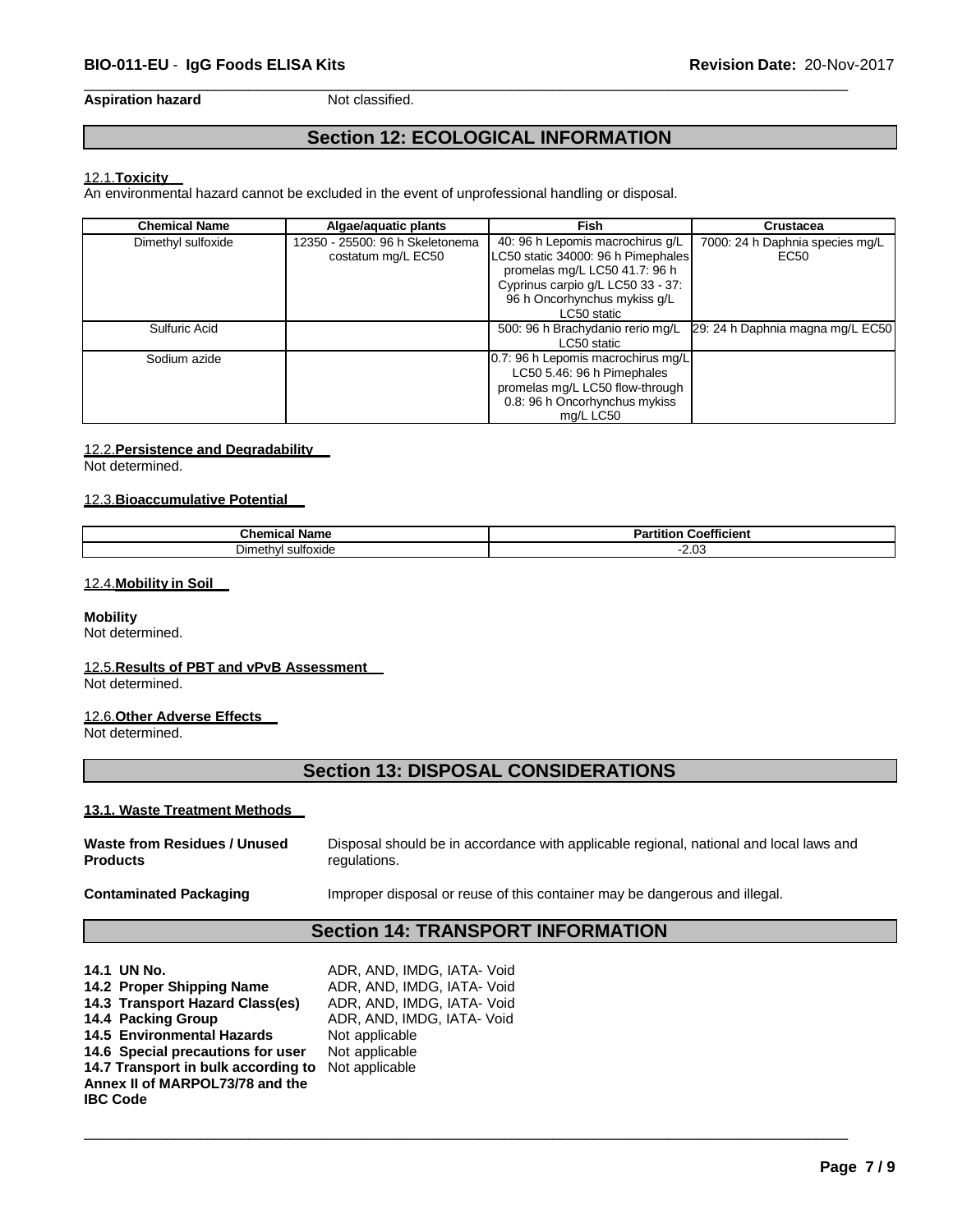### 15.1.**Safety, Health and Environmental Regulations/Legislation Specific for the Substance or Mixture**

 $\overline{\phantom{a}}$  , and the contribution of the contribution of the contribution of the contribution of the contribution of the contribution of the contribution of the contribution of the contribution of the contribution of the

#### **National Regulations**

France

### **Occupational Illnesses (R-463-3, France)**

| <b>Chemical Name</b>                         | െ<br>rench<br>ı RG number | Title |
|----------------------------------------------|---------------------------|-------|
| $\sim$<br>Dimethy'<br>l sulfoxide<br>67-68-5 | <b>RG 84</b>              |       |

### **European Union**

Take note of Directive 98/24/EC on the protection of the health and safety of workers from the risks related to chemical agents at work**.**

### **Authorisations and/or restrictions on use:**

This product does not contain substances subject to authorisation (Regulation (EC) No. 1907/2006 (REACH), Annex XIV) This product does not contain substances subject to restriction (Regulation (EC) No. 1907/2006 (REACH), Annex XVII)

### **Persistent Organic Pollutants**

Not applicable

### **Ozone-depleting substances (ODS) regulation (EC) 1005/2009**

Not applicable

### **International Inventories**

| Component                               | <b>TSCA</b> | <b>DSL/NDSL</b> | <b>EINECS/ELIN</b> | <b>PICCS</b> | <b>ENCS</b> | <b>IECSC</b> | <b>AICS</b> | <b>KECL</b> |
|-----------------------------------------|-------------|-----------------|--------------------|--------------|-------------|--------------|-------------|-------------|
|                                         |             |                 | СS                 |              |             |              |             |             |
| Dimethyl sulfoxide<br>67-68-5 (40-50)   |             |                 | ⌒                  | ⌒            | Present     |              |             | Present     |
| Sulfuric Acid<br>$7664 - 93 - 9 \leq 5$ |             |                 |                    | ⋏            | Present     |              |             | Present     |
| Sodium azide<br>$26628 - 22 - 8$ (<0.1) |             |                 |                    |              | Present     |              |             | Present     |

**Legend** 

**TSCA** - United States Toxic Substances Control Act Section 8(b) Inventory

**EINECS/ELINCS** - European Inventory of Existing Chemical Substances/European List of Notified Chemical Substances

**DSL/NDSL** - Canadian Domestic Substances List/Non-Domestic Substances List

**PICCS** - Philippines Inventory of Chemicals and Chemical Substances

**ENCS** - Japan Existing and New Chemical Substances

**IECSC** - China Inventory of Existing Chemical Substances

**AICS** - Australian Inventory of Chemical Substances

**KECL** - Korean Existing and Evaluated Chemical Substances

#### 15.2.**Chemical Safety Assessment**

No Chemical Safety Assessment has been carried out for this substance/mixture by the supplier.

# **Section 16: OTHER INFORMATION**

\_\_\_\_\_\_\_\_\_\_\_\_\_\_\_\_\_\_\_\_\_\_\_\_\_\_\_\_\_\_\_\_\_\_\_\_\_\_\_\_\_\_\_\_\_\_\_\_\_\_\_\_\_\_\_\_\_\_\_\_\_\_\_\_\_\_\_\_\_\_\_\_\_\_\_\_\_\_\_\_\_\_\_\_\_\_\_\_\_\_\_\_\_

### **Full text of H-Statements referred to under section 3**

H300 - Fatal if swallowed H400

- Very toxic to aquatic life

H410 - Very toxic to aquatic life with long lasting effects

H314 - Causes severe skin burns and eye damage

EUH032 - Contact with acids liberates very toxic gas

### **Legend**

SVHC: Substances of Very High Concern for Authorisation: